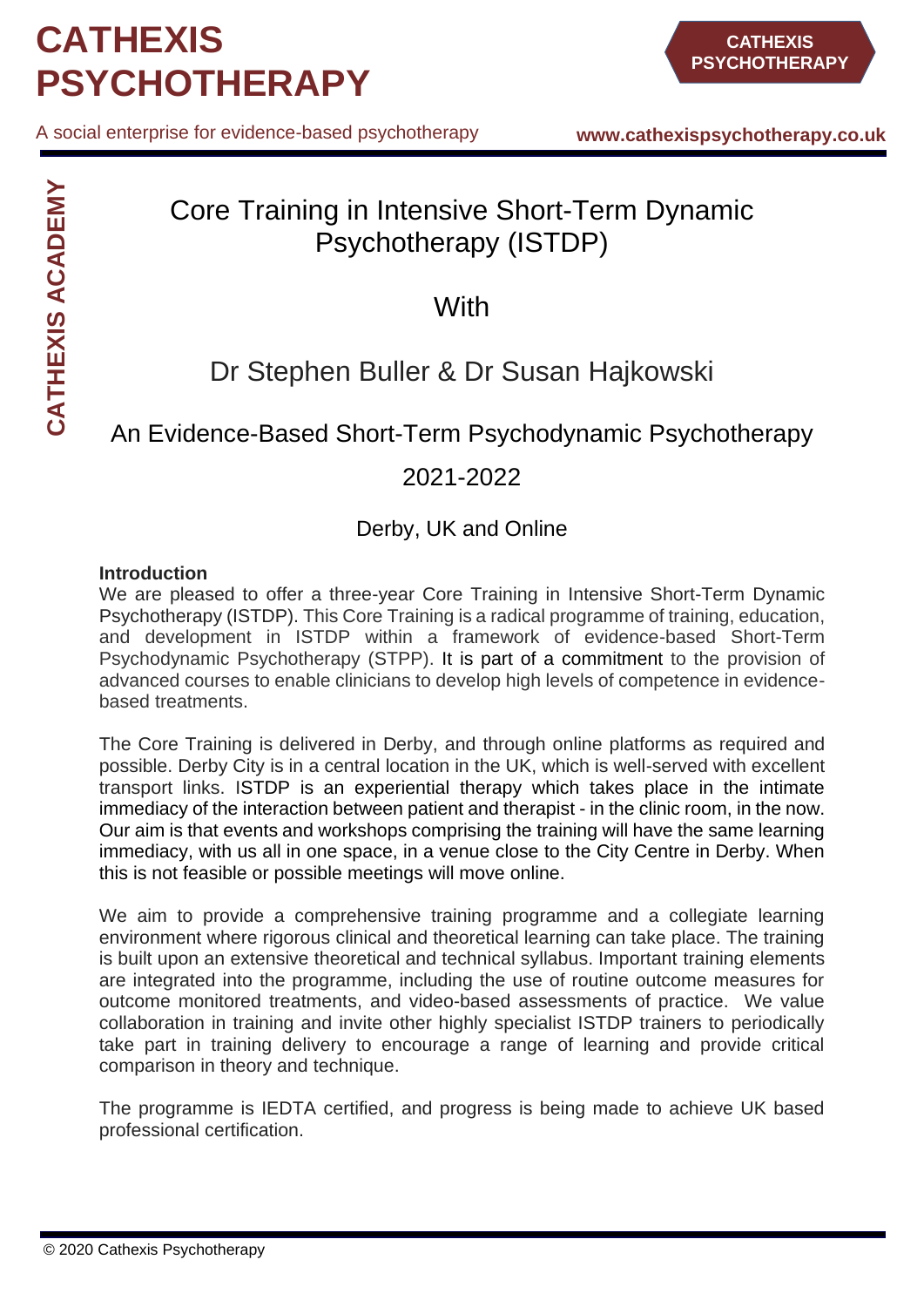**www.cathexispsychotherapy.co.uk**

**CATHEXIS ACADEMY CATHEXIS ACADEMY**

#### **Programme Content and Supported Development**

Core Training is built around six core modules undertaken over three years. These six core modules provide the substance of training in ISTDP and evidence based STPP. Modules are delivered through Clinical Development Workshops and Supervision Workshops and are supported by regular clinical supervision between workshops. An annual immersion event also forms an integral part of the programme. The programme follows international standards recognised by IEDTA, and as such is certified by IEDTA. A full, certified training can be undertaken over a period of three years, depending on previous training and experience. Primary and access modules are available in preparation for core modules if required. Optional and additional modules and workshops providing support for the core modules for extended learning are also possible.

#### **Lead Trainers**

Stephen Buller and Susan Hajkowski hold core professional qualifications in mental health, psychoanalytic and psychodynamic psychotherapy. Stephen and Susan are IEDTA certified teachers and supervisors and have extensive knowledge and experience in applications of ISTDP to a wide range of patient populations and clinical contexts. Susan and Stephen are qualified and committed researchers and undertake clinical research in the process and outcome of treatment.

#### **Participants**

The Core Training programme is intended for health and social care professionals who have an interest in undertaking advanced clinical and theoretical training in ISTDP.

Applicants must hold a current professional health registration in their country of residence and be in good professional standing. Professional registration in psychotherapy or counselling is desirable but not essential. Prior knowledge, training, and experience in ISTDP is desirable but not essential.

#### **Format of Training**

The Core Training comprises six modules over three years, two modules each year. Modules comprise of two three-day workshops. Each three-day workshop is composed of a one-day Clinical Development Workshop and a two-day Supervision Workshop. In addition, modules are supported by an annual three-day immersion course. This immersion course includes theoretical, experiential, and supervision workshops. Additional clinical supervision between workshops is required.

Clinical Development Workshops include theoretical and clinical teaching and will include guest specialist ISTDP trainers. Supervision Workshops include theoretical and clinical teaching, and the delivery of video-based clinical supervision to trainees in a group format. A yearly three-day immersion training is integrated into the programme to provide intensive teaching and training. An aim is to extend the range of teaching by invited, highly specialist quest trainers to present alongside local lead trainers.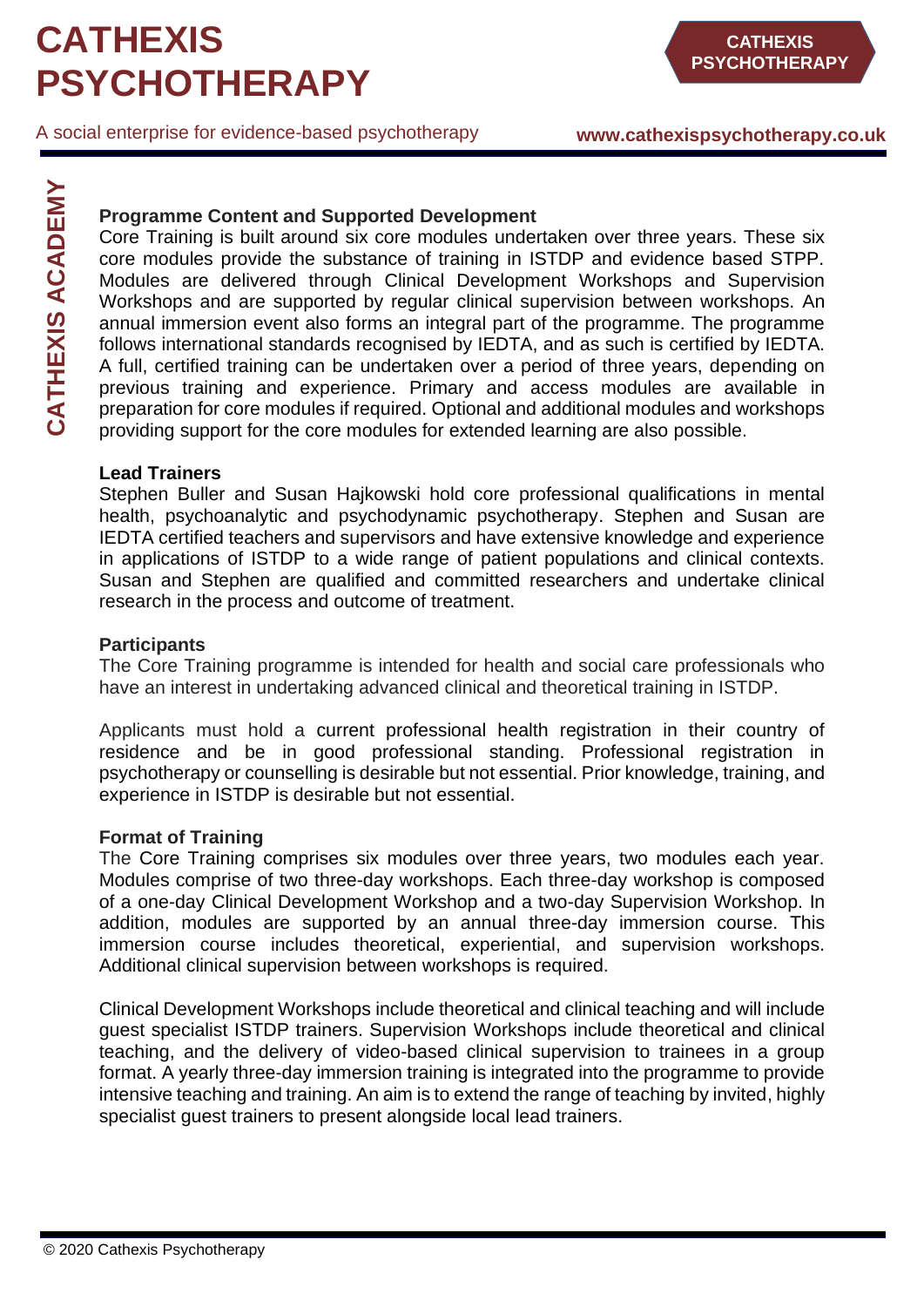### **Learning Objectives**

**CATHEXIS ACADEMY**

**CATHEXIS ACADEMY** 

The objectives of the core training are:

- To provide a thorough education in Intensive Short-Term Dynamic Psychotherapy (ISTDP) within an Experiential Dynamic Therapy (EDT) context.
- To enable participants to achieve excellence in their ability to apply ISTDP with a diverse population of patients.
- To provide participants with the most up to date knowledge and understanding of ISTDP and EDT theory, clinical applications, and research.
- To welcome participants into a peer network that values dialogue and collaboration amongst the EDTs.
- To cultivate a collegial, professional, and encouraging learning environment that is respectful, diverse and positive for participants.

### **Teaching and Learning Strategies**

Core training fundamentals include:

- Analysing video-recorded clinical cases presented by teachers and trainees
- Role-playing and other active learning techniques
- Studying video-recorded cases representing increasing levels of complexity
- Individual supervision, at least some of which must occur in a group setting
- Interactive lectures

### **Syllabus and Content**

The primary syllabus and content for the training includes:

- A history of ISTDP and the other EDTs
- An overview of current ISTDP and EDT models
- Theoretical foundations of ISTDP in ego psychology, object relations theory, and attachment theory
- Formulating and re-formulating using Malan's triangles of conflict and person
- Understanding the development and use of the conscious and unconscious therapeutic alliance and how to cultivate a therapeutic alliance
- Working with the 'Central Dynamic Sequence'
- Recognising feeling, and associated interventions
- Recognising anxiety, and associated interventions
- Recognising defence, and associated interventions
- Working with complex transference feelings
- De-repression and unlocking the unconscious within the Central Dynamic Sequence
- Working through: therapy after breakthrough and unlocking
- Working with patients across a range of mental health disorders
- Developing a psycho-diagnosis and working across the psycho-diagnostic spectrum
- Terminating and following-up with patients
- Deliberate Practice
- Research in ISTDP and EDT
- Outcome monitored practice and utilising outcome measures
- Adherence protocols and measures
- Encompassing research activity in clinical practice